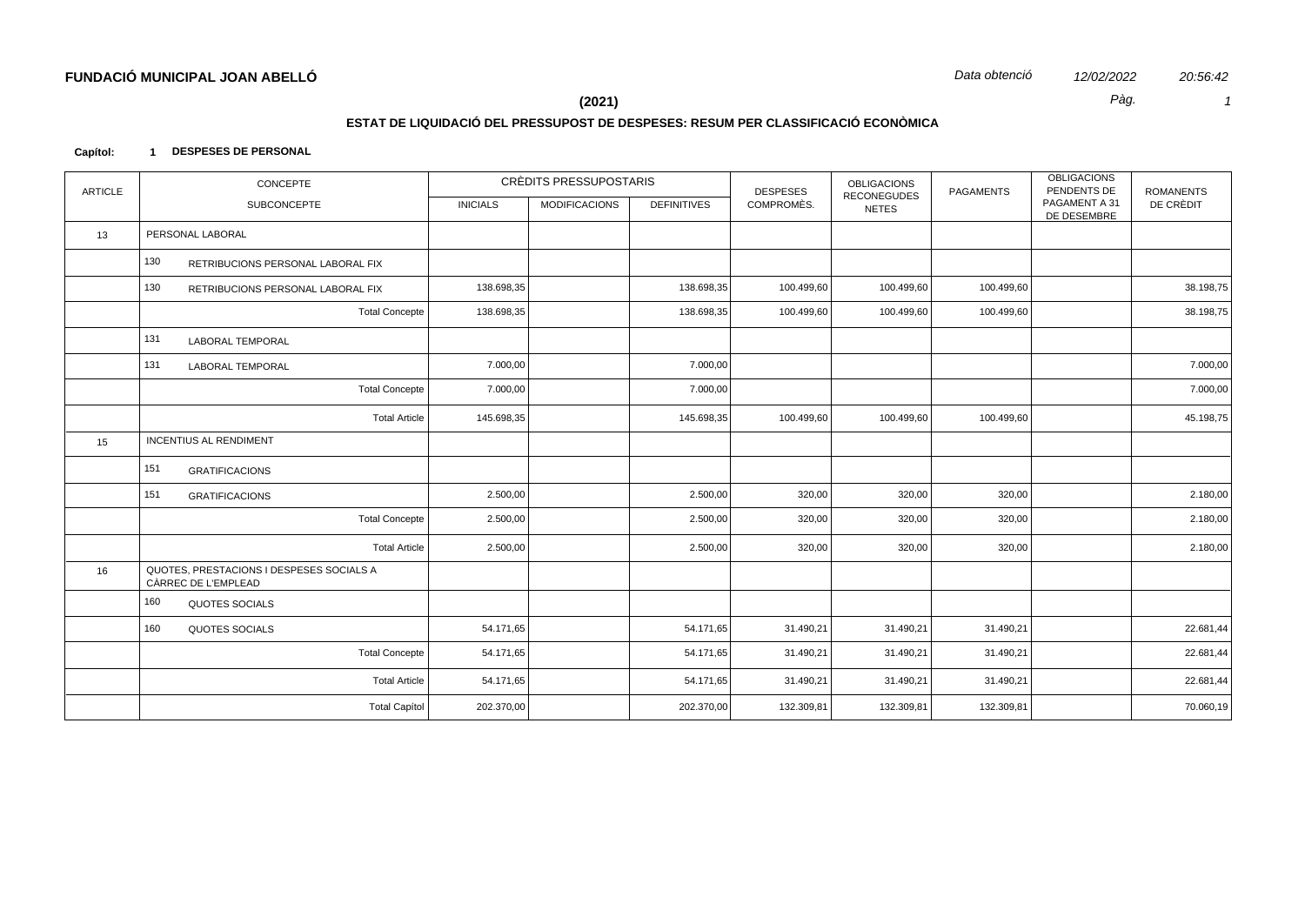$\overline{c}$ 

20:56:42

Pàg.

# $(2021)$

# ESTAT DE LIQUIDACIÓ DEL PRESSUPOST DE DESPESES: RESUM PER CLASSIFICACIÓ ECONÒMICA

### 2 DESPESES CORRENTS EN BÉNS I SERVEIS Capítol:

| <b>ARTICLE</b> | <b>CONCEPTE</b>                                                    | <b>CRÈDITS PRESSUPOSTARIS</b> |                      |                    | <b>DESPESES</b> | <b>OBLIGACIONS</b><br><b>RECONEGUDES</b> | <b>PAGAMENTS</b> | <b>OBLIGACIONS</b><br>PENDENTS DE | <b>ROMANENTS</b> |
|----------------|--------------------------------------------------------------------|-------------------------------|----------------------|--------------------|-----------------|------------------------------------------|------------------|-----------------------------------|------------------|
|                | <b>SUBCONCEPTE</b>                                                 | <b>INICIALS</b>               | <b>MODIFICACIONS</b> | <b>DEFINITIVES</b> | COMPROMÈS.      | <b>NETES</b>                             |                  | PAGAMENT A 31<br>DE DESEMBRE      | DE CRÈDIT        |
| 21             | REPARACIONS, MANTENIMENT I CONSERVACIÓ                             |                               |                      |                    |                 |                                          |                  |                                   |                  |
|                | 212<br>REPARAC.EDIFICIS I ALTRES<br><b>CONSTRUCCIONS</b>           |                               |                      |                    |                 |                                          |                  |                                   |                  |
|                | 212<br>REPARAC.EDIFICIS I ALTRES<br><b>CONSTRUCCIONS</b>           | 1.500,00                      |                      | 1.500,00           | 793,01          | 793,01                                   | 479,35           | 313,66                            | 706,99           |
|                | <b>Total Concepte</b>                                              | 1.500,00                      |                      | 1.500,00           | 793,01          | 793,01                                   | 479,35           | 313,66                            | 706,99           |
|                | 213<br>REPARAC.MAQUINÀRIA, INSTAL·LACIONS<br>TÈCNIQUES I UTILLATGE |                               |                      |                    |                 |                                          |                  |                                   |                  |
|                | 213<br>REPARAC.MAQUINÀRIA, INSTAL·LACIONS<br>TÈCNIQUES I UTILLATGE | 500,00                        |                      | 500,00             | 624,61          | 624,61                                   | 624,61           |                                   | $-124,61$        |
|                | <b>Total Concepte</b>                                              | 500,00                        |                      | 500,00             | 624,61          | 624,61                                   | 624,61           |                                   | $-124,61$        |
|                | 215<br>REPARAC.MOBILIARI I EQUIPS D'OFICINA                        |                               |                      |                    |                 |                                          |                  |                                   |                  |
|                | 215<br>REPARAC.MOBILIARI I EQUIPS D'OFICINA                        | 50,00                         |                      | 50,00              |                 |                                          |                  |                                   | 50,00            |
|                | <b>Total Concepte</b>                                              | 50,00                         |                      | 50,00              |                 |                                          |                  |                                   | 50,00            |
|                | 216<br>REPARAC.EQUIPS PER A PROCESSOS<br><b>D'IMFORMACIÓ</b>       |                               |                      |                    |                 |                                          |                  |                                   |                  |
|                | 216<br>REPARAC.EQUIPS PER A PROCESSOS<br><b>D'IMFORMACIÓ</b>       | 50,00                         |                      | 50,00              |                 |                                          |                  |                                   | 50,00            |
|                | <b>Total Concepte</b>                                              | 50,00                         |                      | 50,00              |                 |                                          |                  |                                   | 50,00            |
|                | 219<br>REPARAC.ALTRE IMMOBILITZAT MATERIAL                         |                               |                      |                    |                 |                                          |                  |                                   |                  |
|                | 219<br>REPARAC.ALTRE IMMOBILITZAT MATERIAL                         | 5.000,00                      |                      | 5.000,00           | 9.496,08        | 9.496,08                                 | 1.202,17         | 8.293,91                          | $-4.496,08$      |
|                | <b>Total Concepte</b>                                              | 5.000,00                      |                      | 5.000,00           | 9.496,08        | 9.496,08                                 | 1.202,17         | 8.293,91                          | $-4.496,08$      |
|                | <b>Total Article</b>                                               | 7.100,00                      |                      | 7.100,00           | 10.913,70       | 10.913,70                                | 2.306,13         | 8.607,57                          | $-3.813,70$      |
| 22             | MATERIAL, SUMMINISTRAMENTS I ALTRES                                |                               |                      |                    |                 |                                          |                  |                                   |                  |
|                | 220<br><b>MATERIAL D'OFICINA</b>                                   |                               |                      |                    |                 |                                          |                  |                                   |                  |
|                | 220<br><b>MATERIAL D'OFICINA</b>                                   | 1.500,00                      |                      | 1.500,00           | 2.249,14        | 2.249,14                                 | 2.004,87         | 244,27                            | $-749,14$        |
|                | <b>Total Concepte</b>                                              | 1.500,00                      |                      | 1.500,00           | 2.249,14        | 2.249,14                                 | 2.004,87         | 244,27                            | $-749,14$        |
|                | 221<br><b>SUMMINISTRAMENTS</b>                                     |                               |                      |                    |                 |                                          |                  |                                   |                  |
|                |                                                                    |                               |                      |                    |                 |                                          |                  |                                   |                  |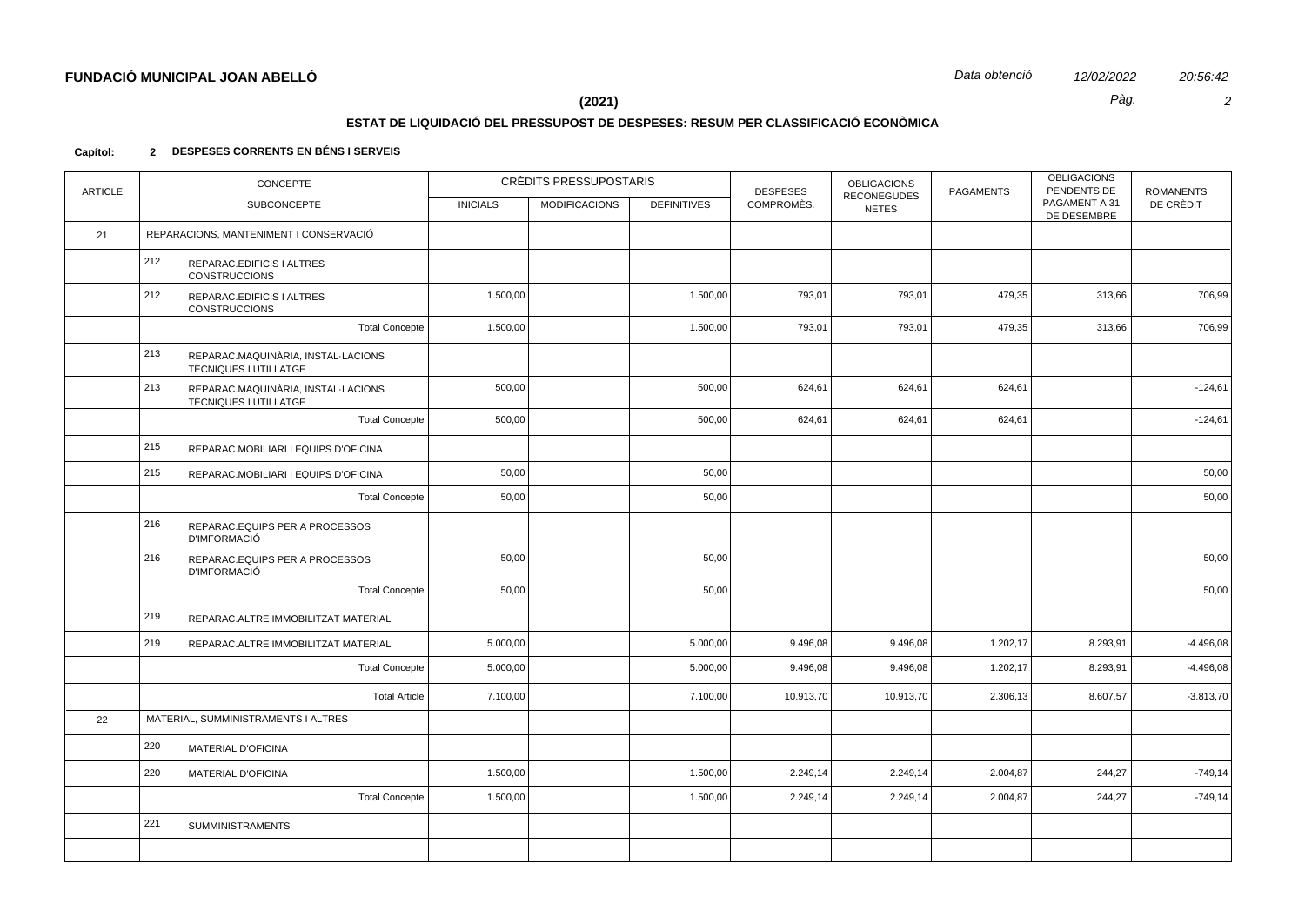20:56:42  $\mathbf{3}$ 

Pàg.

 $(2021)$ 

# ESTAT DE LIQUIDACIÓ DEL PRESSUPOST DE DESPESES: RESUM PER CLASSIFICACIÓ ECONÒMICA

### 2 DESPESES CORRENTS EN BÉNS I SERVEIS Capítol:

| <b>ARTICLE</b> |     | <b>CONCEPTE</b>                                                     |                 | <b>CRÈDITS PRESSUPOSTARIS</b> |                    |            | <b>OBLIGACIONS</b><br><b>RECONEGUDES</b> | <b>PAGAMENTS</b> | <b>OBLIGACIONS</b><br>PENDENTS DE | <b>ROMANENTS</b> |
|----------------|-----|---------------------------------------------------------------------|-----------------|-------------------------------|--------------------|------------|------------------------------------------|------------------|-----------------------------------|------------------|
|                |     | SUBCONCEPTE                                                         | <b>INICIALS</b> | <b>MODIFICACIONS</b>          | <b>DEFINITIVES</b> | COMPROMÈS. | <b>NETES</b>                             |                  | PAGAMENT A 31<br>DE DESEMBRE      | DE CRÈDIT        |
|                | 221 | <b>SUMMINISTRAMENTS</b>                                             | 34.500,00       |                               | 34.500,00          | 21.427,42  | 21.427,42                                | 11.338,13        | 10.089,29                         | 13.072,58        |
|                |     | <b>Total Concepte</b>                                               | 34.500,00       |                               | 34.500,00          | 21.427,42  | 21.427,42                                | 11.338,13        | 10.089,29                         | 13.072,58        |
|                | 222 | <b>COMUNICACIONS</b>                                                |                 |                               |                    |            |                                          |                  |                                   |                  |
|                | 222 | <b>COMUNICACIONS</b>                                                | 8.500,00        |                               | 8.500,00           | 5.411,14   | 5.411,14                                 | 5.411,14         |                                   | 3.088,86         |
|                |     | <b>Total Concepte</b>                                               | 8.500,00        |                               | 8.500,00           | 5.411,14   | 5.411,14                                 | 5.411,14         |                                   | 3.088,86         |
|                | 223 | <b>TRANSPORTS</b>                                                   |                 |                               |                    |            |                                          |                  |                                   |                  |
|                | 223 | <b>TRANSPORTS</b>                                                   | 400,00          |                               | 400,00             | 124,45     | 124,45                                   | 124,45           |                                   | 275,55           |
|                |     | <b>Total Concepte</b>                                               | 400,00          |                               | 400,00             | 124,45     | 124,45                                   | 124,45           |                                   | 275,55           |
|                | 224 | PRIMES D'ASSEGURANCES                                               |                 |                               |                    |            |                                          |                  |                                   |                  |
|                | 224 | PRIMES D'ASSEGURANCES                                               | 800,00          |                               | 800,00             | 328,05     | 328,05                                   | 328,05           |                                   | 471,95           |
|                |     | <b>Total Concepte</b>                                               | 800,00          |                               | 800,00             | 328,05     | 328,05                                   | 328,05           |                                   | 471,95           |
|                | 225 | <b>TRIBUTS</b>                                                      |                 |                               |                    |            |                                          |                  |                                   |                  |
|                | 225 | <b>TRIBUTS</b>                                                      | 7.099,15        |                               | 7.099,15           | 7.097,69   | 7.097,69                                 | 7.097,69         |                                   | 1,46             |
|                |     | <b>Total Concepte</b>                                               | 7.099,15        |                               | 7.099,15           | 7.097,69   | 7.097,69                                 | 7.097,69         |                                   | 1,46             |
|                | 226 | <b>DESPESES DIVERSES</b>                                            |                 |                               |                    |            |                                          |                  |                                   |                  |
|                | 226 | <b>DESPESES DIVERSES</b>                                            | 29.000,00       |                               | 29.000,00          | 35.523,53  | 35.523,53                                | 31.253,85        | 4.269,68                          | $-6.523,53$      |
|                |     | <b>Total Concepte</b>                                               | 29.000,00       |                               | 29.000,00          | 35.523,53  | 35.523,53                                | 31.253,85        | 4.269,68                          | $-6.523,53$      |
|                | 227 | TREBALLS REALITZATS PER A ALTRES<br><b>EMPRESES I PROFESSIONALS</b> |                 |                               |                    |            |                                          |                  |                                   |                  |
|                | 227 | TREBALLS REALITZATS PER A ALTRES<br>EMPRESES I PROFESSIONALS        | 92.800,00       |                               | 92.800,00          | 79.055,25  | 79.055,25                                | 46.627,87        | 32.427,38                         | 13.744,75        |
|                |     | <b>Total Concepte</b>                                               | 92.800,00       |                               | 92.800,00          | 79.055,25  | 79.055,25                                | 46.627,87        | 32.427,38                         | 13.744,75        |
|                |     | <b>Total Article</b>                                                | 174.599,15      |                               | 174.599,15         | 151.216,67 | 151.216,67                               | 104.186,05       | 47.030,62                         | 23.382,48        |
| 23             |     | INDEMNITZACIONS PER RAONS DE SERVEIS                                |                 |                               |                    |            |                                          |                  |                                   |                  |
|                | 230 | <b>DIETES</b>                                                       |                 |                               |                    |            |                                          |                  |                                   |                  |
|                | 230 | <b>DIETES</b>                                                       | 5,00            |                               | 5,00               |            |                                          |                  |                                   | 5,00             |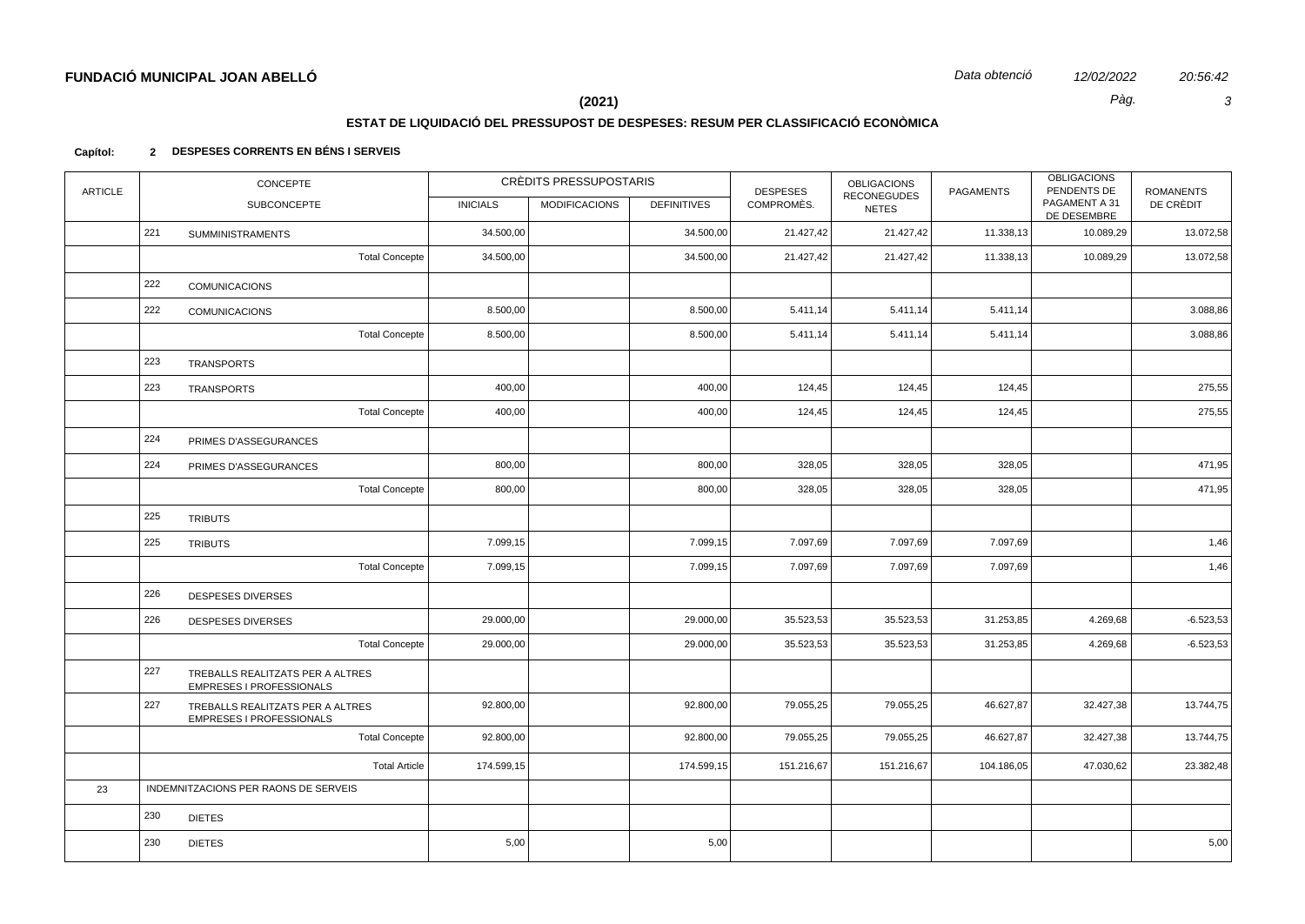# **ESTAT DE LIQUIDACIÓ DEL PRESSUPOST DE DESPESES: RESUM PER CLASSIFICACIÓ ECONÒMICA**

## **Capítol: 2 DESPESES CORRENTS EN BÉNS I SERVEIS**

| ARTICLE | CONCEPTE |                        | CRÈDITS PRESSUPOSTARIS |                 |                      | <b>DESPESES</b>    | <b>OBLIGACIONS</b><br><b>RECONEGUDES</b> | PAGAMENTS    | <b>OBLIGACIONS</b><br>PENDENTS DE | ROMANENTS                    |           |
|---------|----------|------------------------|------------------------|-----------------|----------------------|--------------------|------------------------------------------|--------------|-----------------------------------|------------------------------|-----------|
|         |          | <b>SUBCONCEPTE</b>     |                        | <b>INICIALS</b> | <b>MODIFICACIONS</b> | <b>DEFINITIVES</b> | COMPROMÈS.                               | <b>NETES</b> |                                   | PAGAMENT A 31<br>DE DESEMBRE | DE CRÈDIT |
|         |          |                        | <b>Total Concepte</b>  | 5,00            |                      | 5,00               |                                          |              |                                   |                              | 5,00      |
|         | 231      | LOCOMOCIÓ              |                        |                 |                      |                    |                                          |              |                                   |                              |           |
|         | 231      | LOCOMOCIÓ              |                        | 1.200,00        |                      | 1.200,00           | 514,50                                   | 514,50       | 514,50                            |                              | 685,50    |
|         |          |                        | Total Concepte         | 1.200,00        |                      | 1.200,00           | 514,50                                   | 514,50       | 514,50                            |                              | 685,50    |
|         | 233      | ALTRES INDEMNITZACIONS |                        |                 |                      |                    |                                          |              |                                   |                              |           |
|         | 233      | ALTRES INDEMNITZACIONS |                        | 10,00           |                      | 10,00              |                                          |              |                                   |                              | 10,00     |
|         |          |                        | <b>Total Concepte</b>  | 10,00           |                      | 10,00              |                                          |              |                                   |                              | 10,00     |
|         |          |                        | <b>Total Article</b>   | 1.215,00        |                      | 1.215,00           | 514,50                                   | 514,50       | 514,50                            |                              | 700,50    |
|         |          |                        | <b>Total Capítol</b>   | 182.914,15      |                      | 182.914,15         | 162.644,87                               | 162.644,87   | 107.006,68                        | 55.638,19                    | 20.269,28 |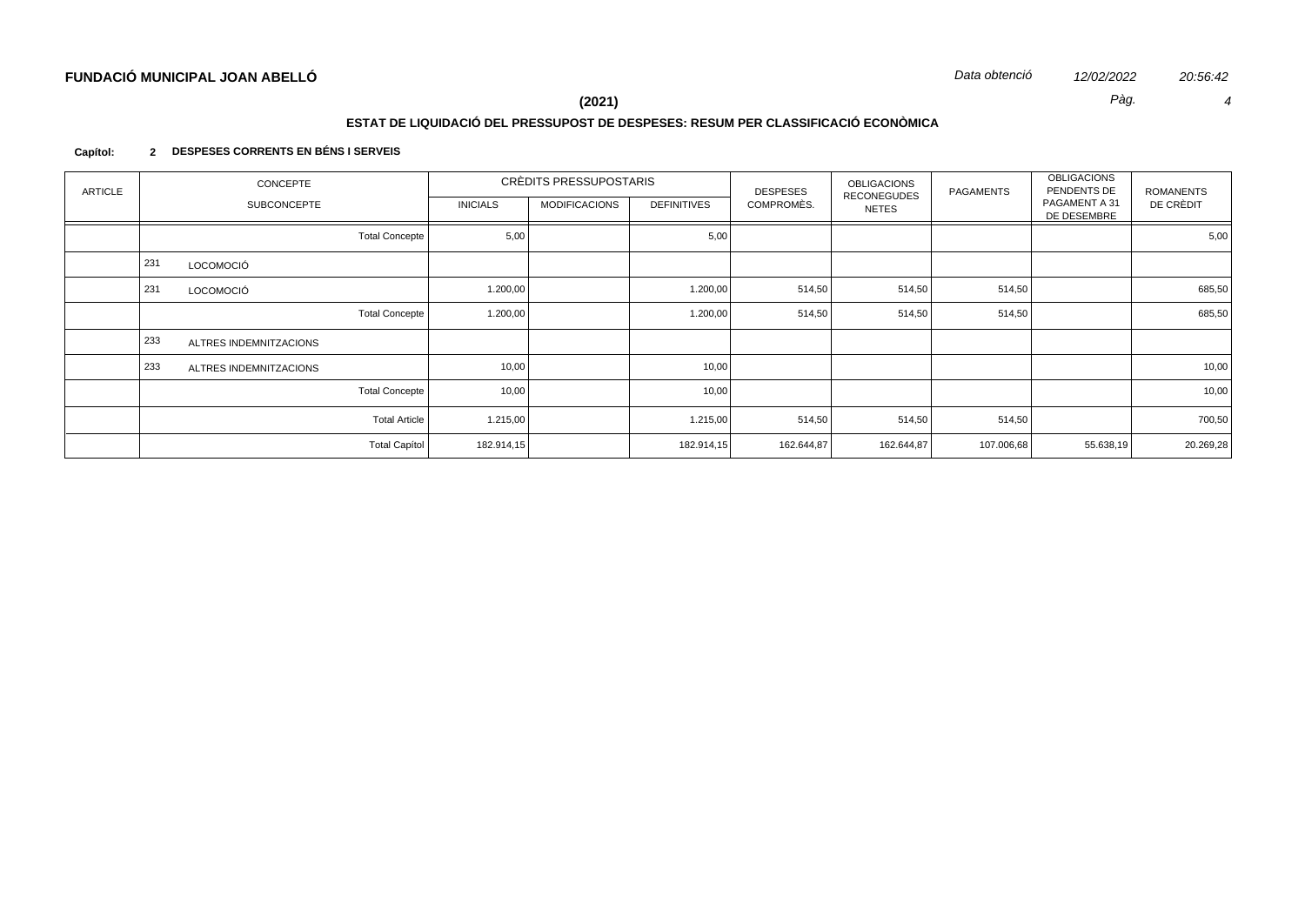# **ESTAT DE LIQUIDACIÓ DEL PRESSUPOST DE DESPESES: RESUM PER CLASSIFICACIÓ ECONÒMICA**

## **Capítol: 3 DESPESES FINANCERES**

| <b>ARTICLE</b> | CONCEPTE                                                    | CRÈDITS PRESSUPOSTARIS |                      |                    | <b>DESPESES</b> | <b>OBLIGACIONS</b>                 | <b>PAGAMENTS</b> | <b>OBLIGACIONS</b><br>PENDENTS DE | ROMANENTS |
|----------------|-------------------------------------------------------------|------------------------|----------------------|--------------------|-----------------|------------------------------------|------------------|-----------------------------------|-----------|
|                | <b>SUBCONCEPTE</b>                                          | <b>INICIALS</b>        | <b>MODIFICACIONS</b> | <b>DEFINITIVES</b> | COMPROMÈS.      | <b>RECONEGUDES</b><br><b>NETES</b> |                  | PAGAMENT A 31<br>DE DESEMBRE      | DE CRÈDIT |
| 35             | INTERESSOS DE DEMORA I ALTRES DESPESES<br><b>FINANCERES</b> |                        |                      |                    |                 |                                    |                  |                                   |           |
|                | 359<br>ALTRES DESPESES FINANCERES                           |                        |                      |                    |                 |                                    |                  |                                   |           |
|                | 359<br>ALTRES DESPESES FINANCERES                           | 200,00                 |                      | 200,00             | 85,21           | 85,21                              | 85,21            |                                   | 114,79    |
|                | Total Concepte                                              | 200,00                 |                      | 200,00             | 85,21           | 85,21                              | 85,21            |                                   | 114,79    |
|                | <b>Total Article</b>                                        | 200,00                 |                      | 200,00             | 85,21           | 85,21                              | 85,21            |                                   | 114,79    |
|                | <b>Total Capítol</b>                                        | 200,00                 |                      | 200,00             | 85,21           | 85,21                              | 85,21            |                                   | 114,79    |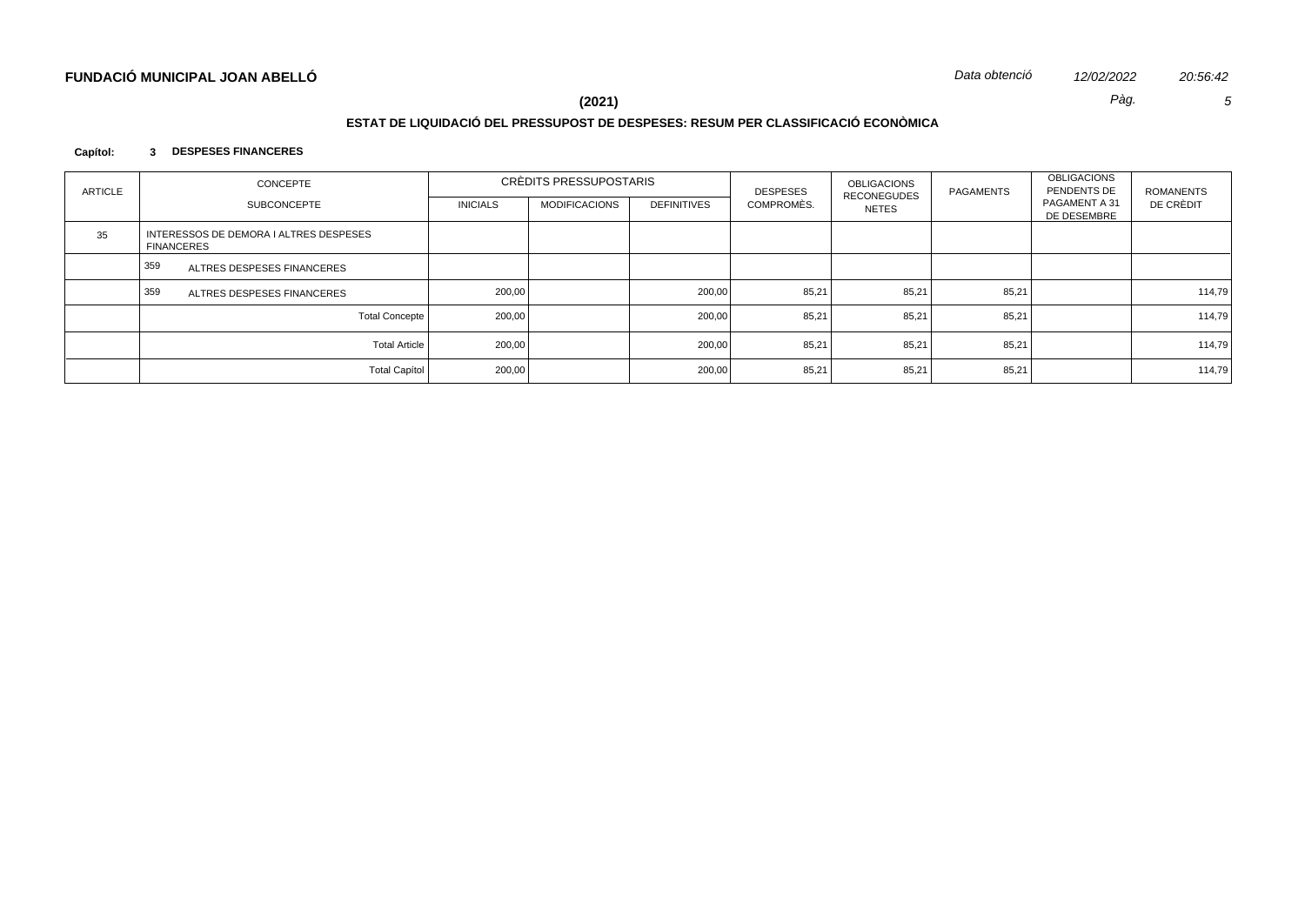# **ESTAT DE LIQUIDACIÓ DEL PRESSUPOST DE DESPESES: RESUM PER CLASSIFICACIÓ ECONÒMICA**

## **Capítol: 4 TRANSFERÈNCIES CORRENTS**

| <b>ARTICLE</b> | CONCEPTE |                                               | CRÈDITS PRESSUPOSTARIS |                      |             | <b>DESPESES</b> | <b>OBLIGACIONS</b><br><b>RECONEGUDES</b> | PAGAMENTS | <b>OBLIGACIONS</b><br>PENDENTS DE | <b>ROMANENTS</b> |
|----------------|----------|-----------------------------------------------|------------------------|----------------------|-------------|-----------------|------------------------------------------|-----------|-----------------------------------|------------------|
|                |          | <b>SUBCONCEPTE</b>                            | <b>INICIALS</b>        | <b>MODIFICACIONS</b> | DEFINITIVES | COMPROMÈS.      | NETES                                    |           | PAGAMENT A 31<br>DE DESEMBRE      | DE CRÈDIT        |
| 48             |          | A FAMÍLIES I INSTITUCIONS SENSE ÀNIM DE LUCRE |                        |                      |             |                 |                                          |           |                                   |                  |
|                | 489      | <b>TRANSFERENCIAS</b>                         |                        |                      |             |                 |                                          |           |                                   |                  |
|                | 48901    | PENSIO FILLES ABELLÓ                          | 58.484,50              |                      | 58.484,50   | 57.619,85       | 57.619,85                                | 57.619,85 |                                   | 864,65           |
|                | 48902    | JOAN ABELLÓ: CERTIFICAT AUTENTICITAT<br>OBRA  | 5,00                   |                      | 5,00        |                 |                                          |           |                                   | 5,00             |
|                |          | <b>Total Concepte</b>                         | 58.489,50              |                      | 58.489,50   | 57.619,85       | 57.619,85                                | 57.619,85 |                                   | 869,65           |
|                |          | <b>Total Article</b>                          | 58.489,50              |                      | 58.489,50   | 57.619,85       | 57.619,85                                | 57.619,85 |                                   | 869,65           |
|                |          | Total Capítol                                 | 58.489,50              |                      | 58.489,50   | 57.619,85       | 57.619,85                                | 57.619,85 |                                   | 869,65           |